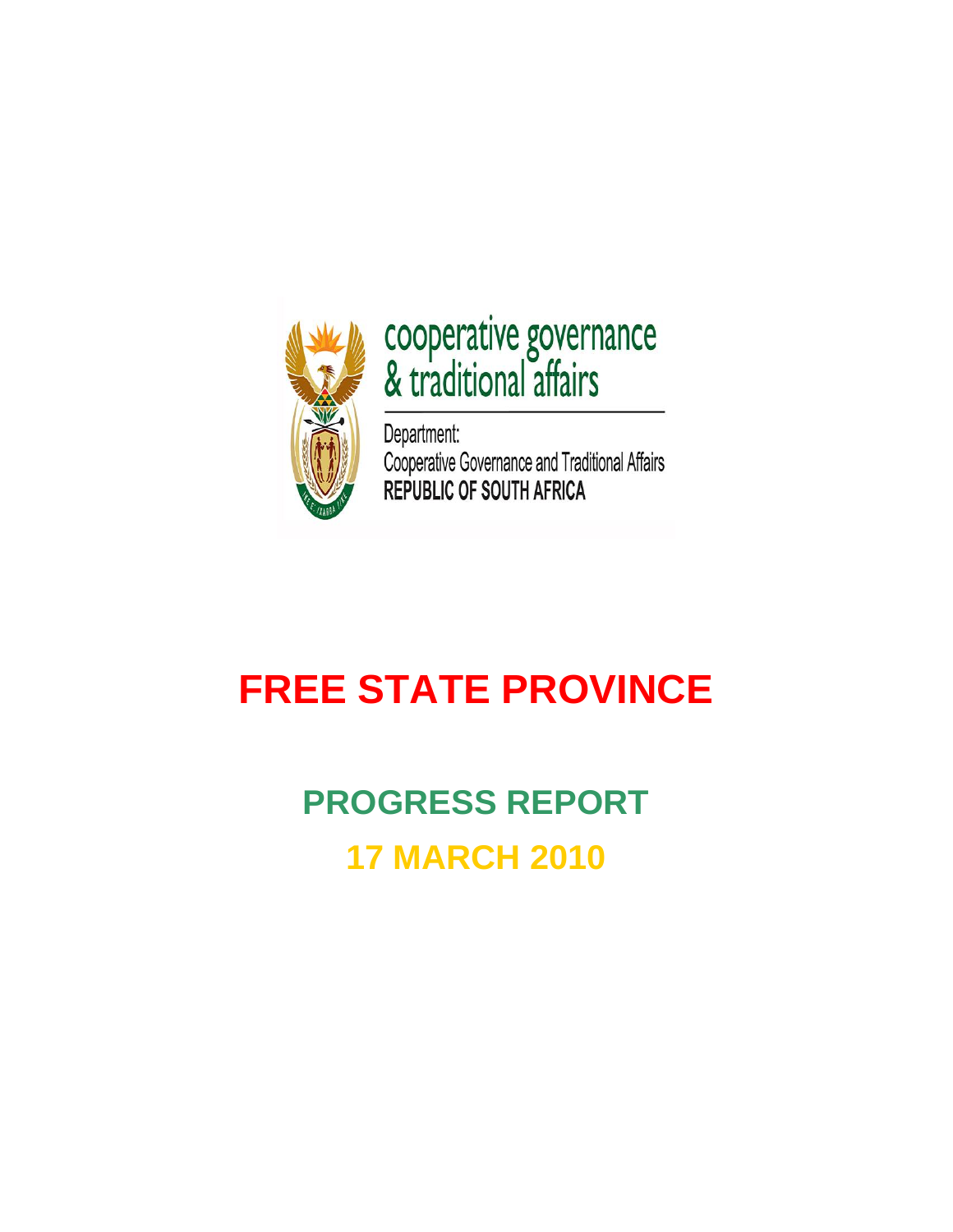# **FREE STATE PROVINCIAL LGTAS SUPPORT TEAM**

## **1. FS TEAM MEMBERS**

Following the withdrawal of Ms Palesa Malie and Mr Chuene Malatji from the FS LGTAS team, a request was made for the replacement of these team members, and currently the team is constituted as follows:

#### **Team Members**

Tumi Mketi - **Provincial coordinator**

Victor Mathada

Nombulelo Msikinya

Seabelo Molefi

Abel Mosalla

Nokuthobeka Mhlabane

Khathutshelo Mavhungu

Selby Mashile

It should also be noted that the establishment of Interim Portfolio Units and the tight timelines with regard to the development of the Portfolio Business Plans, placed great pressure on the team, as both Ms Mketi and Mr Molefi had to divide their time between the two project. However, the support process has so far progressed well.

### **2. PROGRESS ON PHASE 2 IMPLEMENTATION**

The LGTAS Phase 2 implementation in the Free State Province started from 1 March 2010 and is envisaged to finish on the 26 March 2010. A combined team of COGTA national, COGTA provincial, provincial sector departments, some State Owned Enterprises and Unions was further divided into five small teams according to the five District Municipalities in the province. These teams have to date supported several municipalities in the province on the development of their MTAS and the following schedule outlines the progress with regard to municipalities supported to date.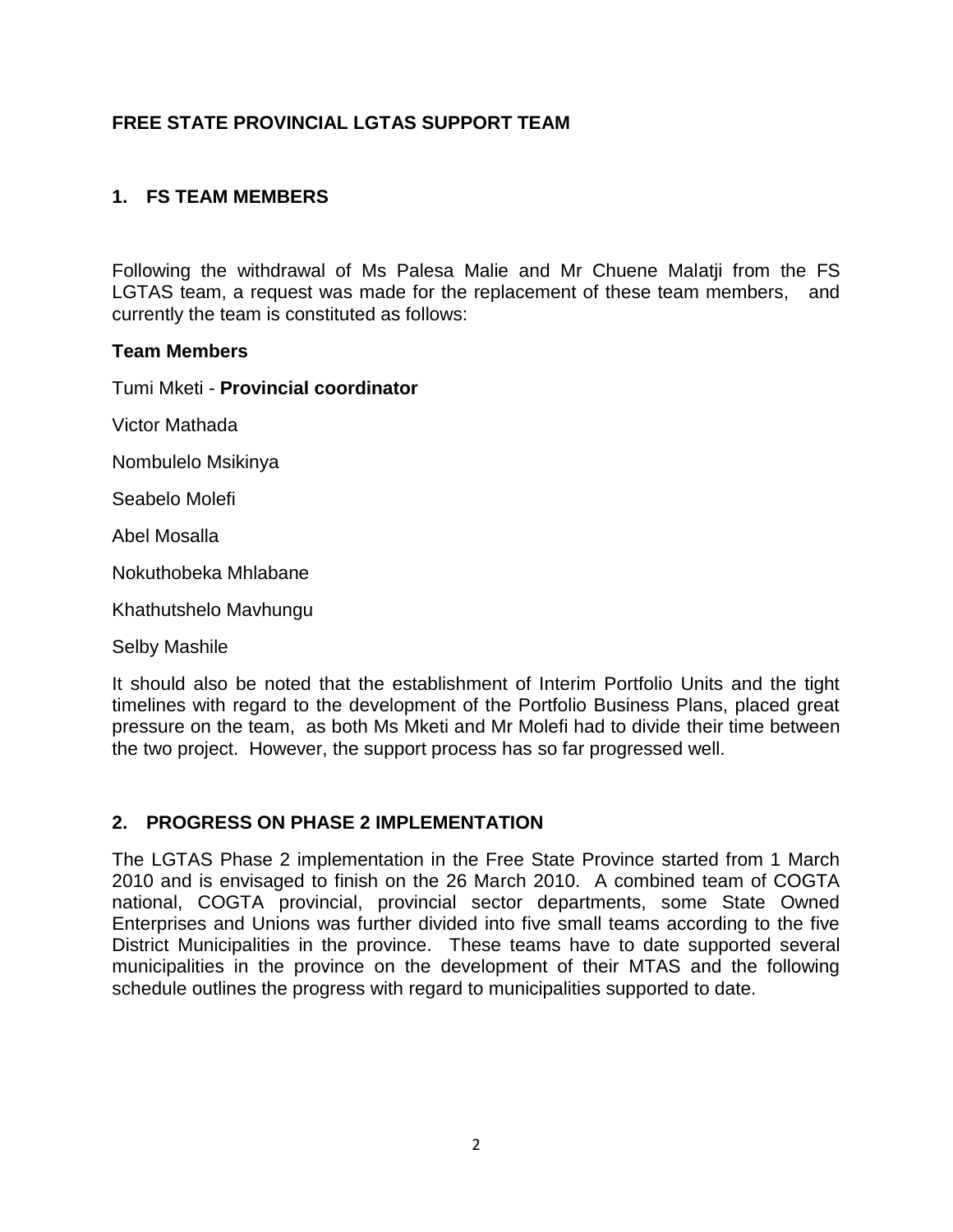# **2.1 PROGRESS TO DATE**

| <b>DISTRICT</b>          | <b>MUNICIPALITY</b>                                                                                                                                     | <b>PROGRESS</b>                                                                                                                                                                                                                                                                                                                                     |
|--------------------------|---------------------------------------------------------------------------------------------------------------------------------------------------------|-----------------------------------------------------------------------------------------------------------------------------------------------------------------------------------------------------------------------------------------------------------------------------------------------------------------------------------------------------|
| 1.Thabo<br>Mofutsanayana | Phumelela (8-9/3/2010)<br>$\bullet$<br>Nketoana (10-11/3/2010)<br>$\bullet$<br>Maluti A Phofung (15-16/3/2010)<br>$\bullet$<br>Dihlabeng (17-18/3/2010) | Phumelela: template and narrative<br>1.1)<br>reports finalized. Council to adopt<br>MTAS on 24 March 2010.<br>1.2) Nketoana: template and narrative<br>reports finalized. Council to adopt<br>MTAS on 25 March 2010.<br>1.3) Maluti A Phofung: template and<br>narrative reports finalized. Council<br>to adopt MTAS on 24 March 2010.              |
| 2. Lejweleputswa         | Matjhabeng (2-4/3/2010)<br>$\bullet$<br>Tokologo (8-9/3/2010)<br>$\bullet$<br>Tswelopele (10-11/3/2010)<br>$\bullet$<br>Lejweleputswa (17-18/3/2010)    | 2.1) Matjhabeng: template and narrative<br>reports finalized. No date for council<br>approval yet.<br>2.2) Tokologo: template and narrative<br>reports finalized. Council to adopt<br>MTAS on 24 March 2010.<br>2.3) Tswelopele: template and narrative<br>reports finalized. Council to adopt<br>MTAS on 26 March 2010.                            |
| 3.Xhariep                | Kopanong (8-9/3/2010)<br>Letsemeng (10-11/3/2010)<br>Mohokare (15-16/3/2010)<br>Xhariep (17-18/3/2010)                                                  | 3.1) Kopanong: template and narrative<br>reports finalized. Council to adopt<br>after consultation with communities<br>scheduled for April 2010.<br>3.2) Letsemeng: template and narrative<br>reports finalized. Council to adopt<br>after consultation with communities<br>scheduled for April 2010.<br>3.3) Mohokare: to be finalized<br>tomorrow |
| 4.Motheo                 | Mantsopa (8-9/3/2010)<br>$\bullet$<br>Naledi (10-11/3/2010)<br>Mangaung (16-17/3/2010)<br>Motheo (18-19/3/2010)                                         | 4.1) Mantsopa: template and narrative<br>reports finalized. Council to adopt MTAS<br>on 30 March 2010.<br>4.2) Naledi: template and narrative<br>reports finalized. Council to adopt MTAS<br>on 23 March 2010.<br>4.3) Mangaung: template and narrative<br>reports finalized. Council to adopt MTAS<br>on 25 March 2010.                            |
| 5.Fezile Dabi            | Moqhaka (8-9/3/2010)<br>Ngwathe (10-11/3/2010)<br>Metsimaholo (16-17/3/2010)<br>Mafube (18-19/3/2010)<br>Fezile Dabi (23-24/3/2010)<br>$\bullet$        | 5.1) <b>Moghaka</b> : template and narrative<br>reports finalized. Awaiting confirmation<br>of date for council approval<br>5.2) Ngwathe: template and narrative<br>reports finalized. Awaiting confirmation<br>of date for council approval<br>5.3 Metsimaholo: process underway                                                                   |